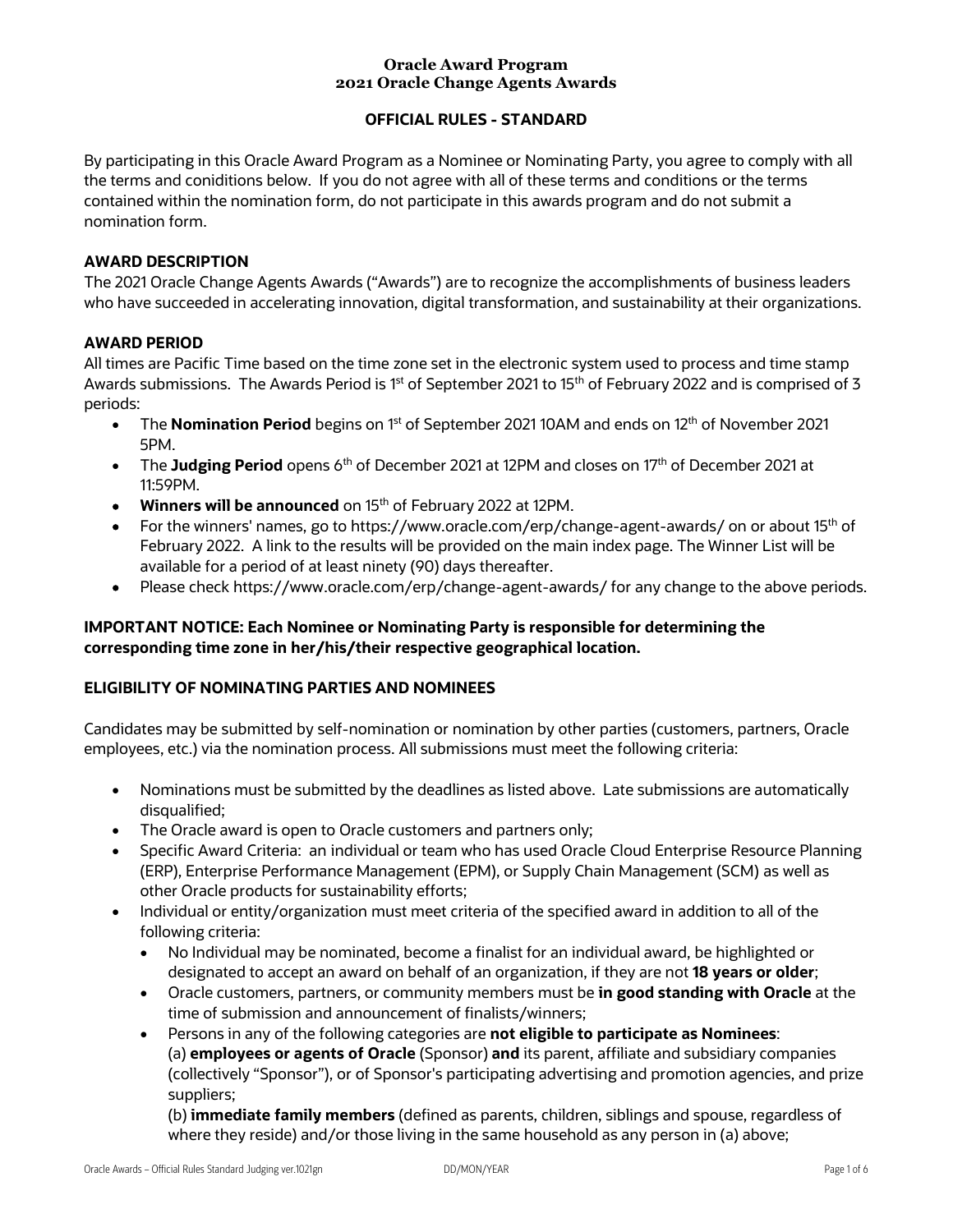(c) nominees are not eligible to be an expert panelist or judge for the selection of finalists/winners

(d) **competitor** to Oracle in the product or area of the related title;

(e) employees of any company that has a **policy against and/or legally prohibits participation** in the Awards or the awarding of a prize/award/benefit to an employee; and

(f) **employees, officers, or officials of any public sector entity,** located in the Latin America region including, but not limited to, any person acting in an official capacity for or on behalf of any national, state, provincial or local government, or any department or agency thereof.

#### **NOMINATION PROCESS**

To nominate a candidate (a "Nominee"), including yourself, go to https://www.oracle.com/erp/change-agentawards/ ("Website") and (1) fill out a nomination form for an Award. Enter Nominee's name and nomination details, complete the form, and agree to the terms and conditions. As part of the Nomination, you may elect to provide a short article that provides a detailed description or case study of the Nominee's accomplishments.

Alternative methods of nomination are not accepted. Incomplete nominations will not be considered. Nominations submitted after deadline will not be considered.

Each submission, including any article, case study or other supplemental material, will be considered one Nomination. Nominations, including case studies or articles, **must be in English**. You may submit multiple Nominations in multiple categories for separate indviduals or stories/projects. Subject to all of the other terms in these Official Rules, you may receive assistance from others in developing your Nominations. Nominations may not contain:

- Any details or information that may identify the nominee, nominator, any other individual(s) or company/organization(s), this includes all attachments and supporting materials.
- Proprietary, confidential, or sensitive information (dollar value of deal, business issues they are trying to solve, proprietary or sensitive details of customer's configuration or if publically shared may cause negative business impact, etc.) when answering the questions related to the project, solution, or effort of the nominee.
- Trade secrets or other information that is inappropriate to share with the general public.
- Copyrighted materials (whether registered or unregistered) that are owned by third-parties, without permission from the copyright owner(s).
- Trademarks owned by parties other than Sponsor or the Nominee or Nominating Party submitting the Nomination (whether registered or unregistered), without permission of the trademark owner(s)).
- Information that defames, misrepresents or contains disparaging remarks about Sponsor, Sponsor's products, any person, company or product.
- Messages or images inconsistent with the Sponsor's brand and company.

#### **SELECTION OF WINNERS**

After Nomination period closes, the submissions will be reviewed for eligibility and completion aligning with instructions on the Nomination form.

A panel of judges for each category selected by Sponsor will review all qualifying Nominations.

Criteria used by the panel judges to determine the finalists is based on the defined eligibility criteria for the award, and is not limited to usage of Oracle products. Other important factors include alignment of the customer story to the award categories and their descriptions as outlined below.

The Awards recognize contributions in 18 categories:

#### **Change Agent Award for Best Use of Oracle Cloud in Finance**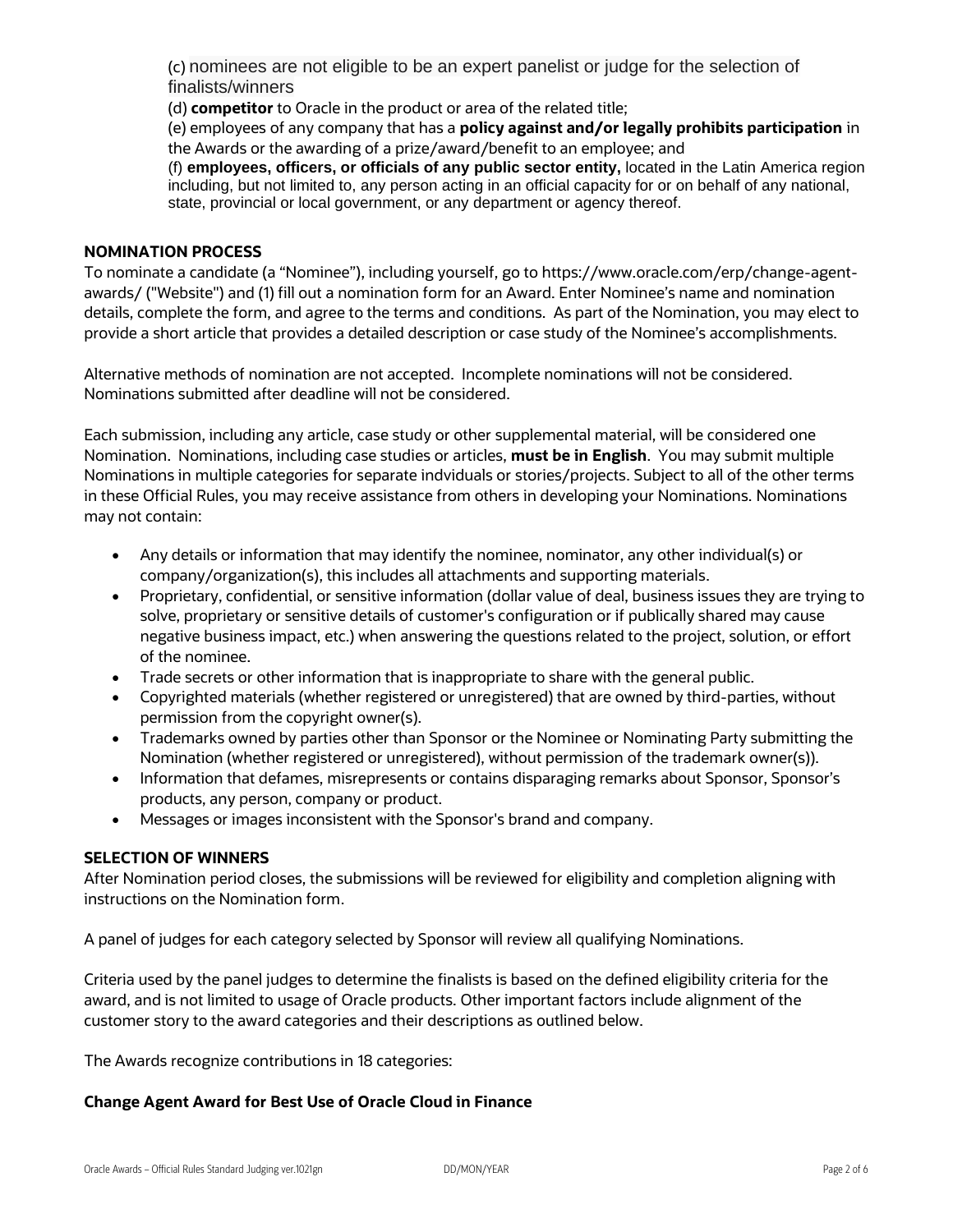Finance leaders are rethinking every aspect of their businesses—across finance, operations, workforce, and supply chains—to capitalize on new opportunities and resume growth. This award will go to the finance professional who has led the way in applying strategies and best practices that position their company for sustained innovation and the return to prosperity.

### **Change Agent Award for Best Use of Oracle Cloud in Supply Chain**

Supply chain leaders are heroically scrambling to put out fires and eliminate chaos while predicting tomorrow's trials and tribulations. The winner of this award will have succeeded in smoothing out supply chain disruptions—by reimagining sourcing strategies, minimizing risk, leveraging automated intelligence, and rationalizing product portfolios—to exceed the current and future expectations of their customers.

#### **Summit Award for Excellence in Process Standardization and Innovation**

Manual activities and disparate processes are common barriers to innovation and digital transformation. This award will recognize an individual who has succeeded in crafting and deploying standardized processes—across an organization or entire enterprise—to accelerate innovation, streamline operations, lower costs, or achieve their company's mission.

#### **Insight award for Leadership in Finance and/or Supply Chain Data and Reporting**

All too often, inadequate, outdated, or disparate technology systems spawn broken processes force business leaders to make decisions based on intuition or observation. The consequences can be dire. This award celebrates an individual who has guided their team in closing the books fast despite challenges, such as organizational complexity, business model diversity, or accounting practices.

### **The Inclusivity award for Equality, Diversity, and Inclusion in Finance and/or Supply Chain**

Embracing diversity isn't just a moral or ethical imperative—it's also good for the business. Research proves that companies with greater representation are likely to outperform less diverse competitors. This award goes to the professional who has built and empowered teams to not just celebrate but also leverage their multiplicity to drive exceptional and innovative outcomes.

#### **The Velocity award for Excellence in Financial Close**

Closing the books quickly at period end streamlines compliance activities and provides business leaders with actionable insights to guide strategic decisions. Difficulties in closing the books can also be indicative of underlying problems. This award celebrates an individual who has guided their team in closing the books fast despite challenges such as organizational complexity, business model diversity, or accounting practices.

#### **Fulcrum award for Excellence in Shared Services**

A shared services strategy can lower costs, facilitate process standardization, and create economies of scale. But effective planning and change management are needed to bring those benefits to fruition. The winner of this award will have successfully navigated all challenges to create and sustain a shared services operation that exceeds the expectations of stakeholders.

#### **Teamwork Award for Best Strategic Back-Office Operation**

More than ever before, the office of finance has become a critical component for achieving an organization's strategic goals. Finance must evolve from being just a group of bean counters to becoming a band of trusted advisers to the business. This award will honor the finance professional who has successfully led that transformation to the delight of their stakeholders.

#### **T Prediction Award for Innovation in Planning and Scenario Modelling**

Every organization seeks to adopt best practices that will accurately forecast operational results and assess the consequences of various what-if scenarios. This award goes to the professional who is adept at producing precise plans and clear scenario models for finance, marketing, workforce management, or projects.

#### **Pivot Award for Excellence in Supply Chain Agility**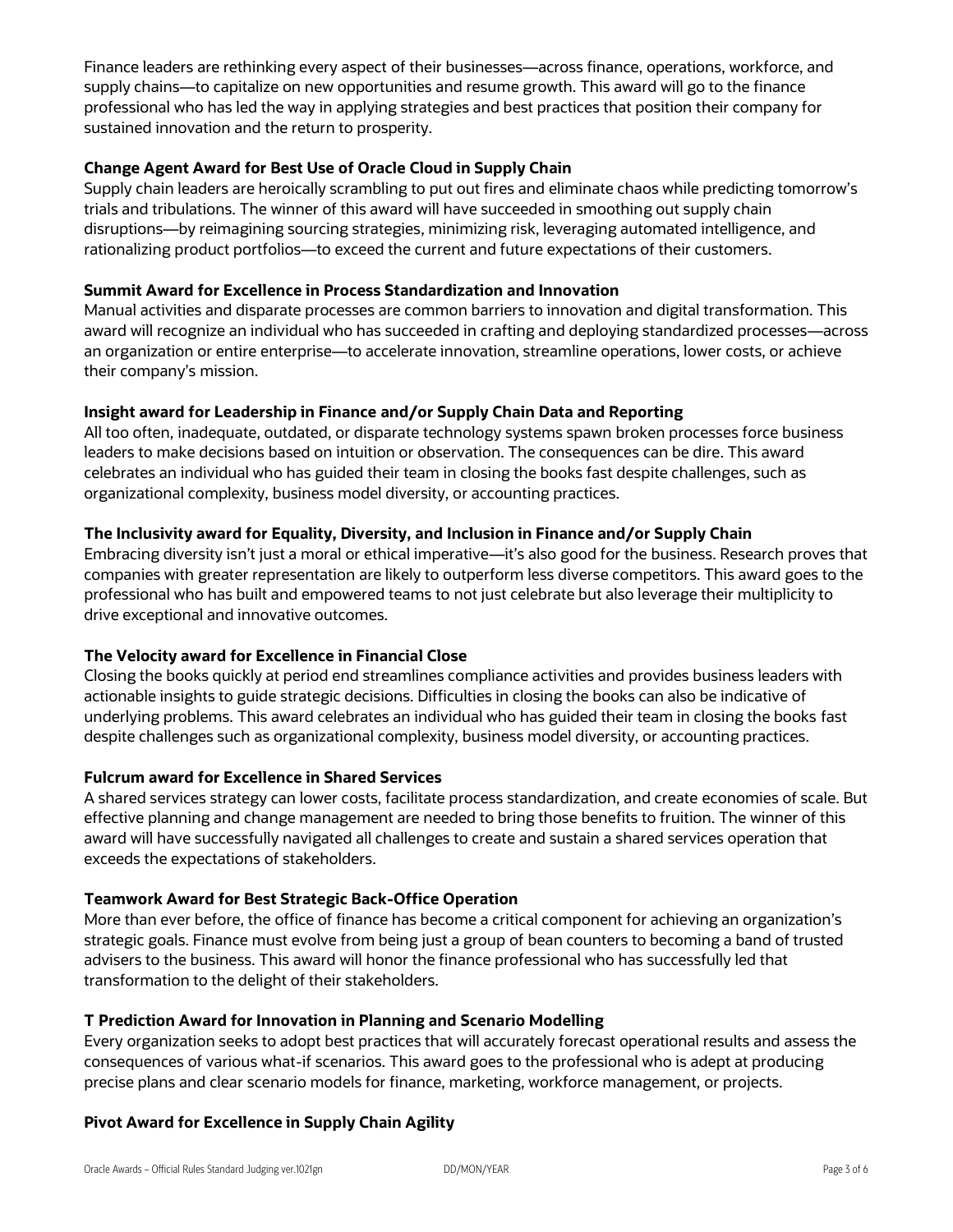Forget about Plan B. When it comes to supply chain strategies, many organizations are well on their way to Plan Z. More than ever before, the qualities of responsiveness, competency, and flexibility have never been more valued. The winner of this award will have demonstrated their ability to stay light on their feet, dodge the blows, and match supply with demand in the face of adversity.

### **Unleashed Award for Best Adoption of a New Business Model**

Desperate times call for desperate measures, so they say. But adversity can also present new possibilities. The accelerated evolution of B2B and B2C buyer preferences is creating opportunities to unleash new business models while also hastening the demise of others. This award goes to the visionary finance, technology, or operations professional who has enabled their company to expand its portfolio or adopt new ways of doing business.

#### **Spendwise Award for Purchasing Performance**

A penny saved is a penny earned but sometimes you must spend money to make money. An effective procurement strategy encourages compliant spending, enforces supplier diligence, and maximizes purchasing power. This award goes to the professional who has steered their department or organization in the right direction to maximize margins and increase profitability.

## **The Earthfirst Award for Excellence in Sustainability**

Now is the time to leverage information technology to act against climate change and its impacts. Organizations that weave sustainability into their operational business strategy are ensuring that they're protecting both the planet and their bottom line. This award goes to the organization using Oracle Cloud Applications—including industry-specific applications and analytics—to help drive its efforts towards a sustainable future.

## **The Gaia Award for Excellence in Sustainability**

Tackling the world's most pressing challenges requires innovation and creative thinking. This award goes to the organization that is not only keeping the planet in mind when making business decisions, but has also leveraged Oracle Cloud Infrastructure and emerging technologies to change the game and create a more sustainable future for generations to come.

#### **Game Changer Award for ERP/EPM Service Delivery Partner of the Year**

In this global economy, the ability to quickly adapt business models and processes has proven indispensable. This award will be presented to an extraordinary and trusted partner—an Oracle Cloud ERP and/or EPM implementation provider that has changed the game for the customer by delivering agility, productivity, risk reduction, and efficiencies to the business environment.

#### **Visionary Award for ERP/EPM ISV Partner of the Year**

It takes a true visionary to develop an application that helps a company realize their true growth potential. This award will recognize an ISV partner that helped optimize customer business processes and workflows by providing a leading-edge suite of applications built on Oracle Cloud ERP and/or EPM.

#### **The Game Changer award for SCM Service Delivery Partner of the Year**

An effective supply network prepares customers for rapid change via systems with improved resilience, increased agility, and the ability to plan beyond the next move. This award will go to the SI partner who has integrated an Oracle Cloud SCM solution that translated to higher profits and competitive advantage – truly changing the game for the customer.

#### **The Visionary award for SCM ISV Partner of the Year**

In today's volatile environment, supply can be unpredictable. Companies that can best anticipate demand have a substantial edge over competitors. This award celebrates the most innovative ISV partner that transformed the experience for supply chain leaders via an application complementing Oracle Cloud SCM.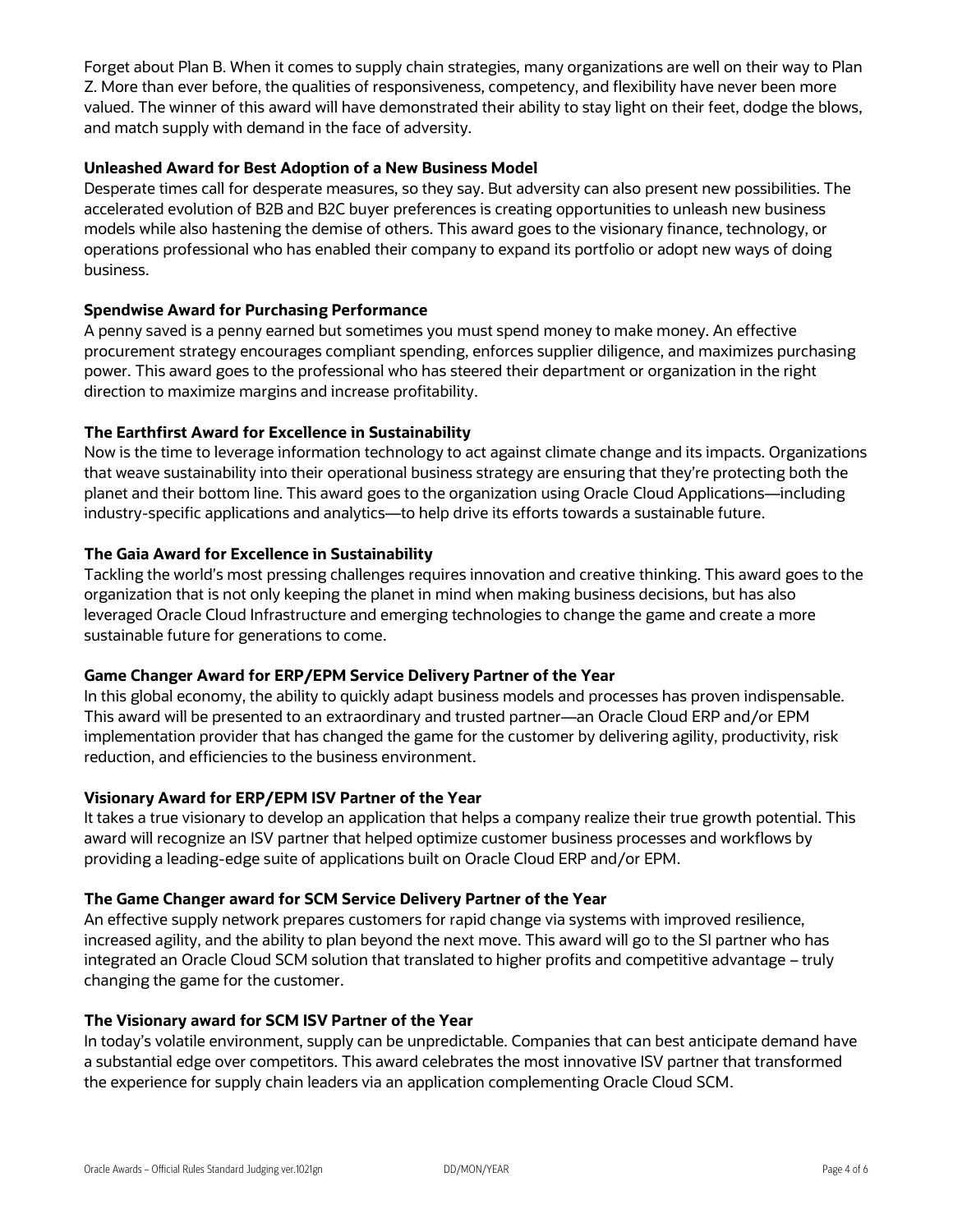Potential finalists/winners will be confidentially informed according to the Award Period noted above. Winners will be announced according to the Award Period schedule noted above.

When Sponsor notifies potential finalists/winner(s), each potential finalist/winner will be required to sign a legal affidavit of eligibility to received the Award and release forms granting permission for Sponsor to announce the finalist/winner and reference finalist/winner as a customer of Sponsor in Sponsor's marketing materials. A Nominee will not be announced as an award finalist/winner without successful completion of the affidavit and release forms. If Sponsor is unable to reach a potential finalist/winner, or if the affidavit and release forms are not properly completed and returned to Sponsor, or if an award notification is returned as non-deliverable, or if a potential finalist/winner is found not to have complied with these Official Rules in any way, the award will be forfeited and an alternate winner will be selected. Potential finalist/winner(s) will be given a deadline to respond and return the completed affidavit and release forms.

All decisions by Oracle are final. Oracle reserves the right to modify or terminate the Oracle Award promotion at any time and at its sole discretion.

# **AWARD WINNER BENEFITS**

Each of the Category winners are based on the criteria noted in the Selection of Winners section above. **Prizes are non-monetary benefits, as recognition is the basis of the award.** Winner benefits are the following:

- 1. Award Trophy
- 2. Published announcements of winner on Oracle.com, Oracle's social hubs and related Oracle Communities, and at any Oracle event if the Awards are announced virtually or in person.
- 3. Potential success story on oracle.com/customers as well as other marketing activities (e.g. video, press release, blog post, etc.).

Winners are responsible for any other expenses relating to the acceptance and use of prizes. Oracle has the option, at its sole discretion, of substituting a benefit if for any reason, including scheduling, a benefit becomes unavailable. Benefits cannot be transferred, substituted, or redeemed for cash value.

Awards and benefits will be provided if a sufficient number of eligible Nominations are received, but in no event will the Sponsor award more benefits than are provided for in these Official Rules.

#### **RELEASE/DISCLAIMER OF LIABILITY**

TO THE MAXIMUM EXTENT PERMITTED BY LAW, BY PARTICIPATING, NOMINEES, NOMINATING PARTIES, FINALISTS, POTENTIAL WINNERS AND WINNERS ("RELEASING PARTIES") WAIVE ANY RIGHT TO CLAIM AMBIGUITY IN THE RULES, AND RELEASE, INDEMNIFY AND HOLD HARMLESS, AND AGREE TO KEEP INDEMNIFIED AND HELD HARMLESS, SPONSOR AND ITS AFFILIATES AND SUBSIDIARIES, AND EACH OF THEIR RESPECTIVE AGENTS, REPRESENTATIVES, OFFICERS, DIRECTORS, SHAREHOLDERS AND EMPLOYEES (COLLECTIVELY, "RELEASED PARTIES") AT ALL TIMES FROM AND AGAINST ANY INJURIES, LOSSES, DAMAGES, CLAIMS, ACTIONS, DEMANDS, COSTS OR EXPENSES OR ANY LIABILITY OF ANY KIND (A) RESULTING FROM OR ARISING FROM PARTICIPATION IN THE AWARDS OR ACCEPTANCE, POSSESSION, USE, MISUSE OR NONUSE OF PRIZE(S)/BENEFITS THAT MAY BE AWARDED; OR (B) FOR OR IN RESPECT OF WHICH RELEASED PARTIES WILL OR MAY BECOME LIABLE BY REASON OF OR RELATED OR INCIDENTAL TO ANY ACT, DEFAULT, OMISSION, BREACH OR NON-OBSERVANCE, WHETHER NEGLIGENT OR OTHERWISE, BY A RELEASING PARTY UNDER THESE OFFICIAL RULES.

#### **DATA PRIVACY**

For the purposes of running Oracle Awards, we collect, use, disclose, transfer, process, and store personal data of both the nominator and the nominee needed to conduct award nominations, judge submissions, contact nominees to review stories, award, publicize finalists/winners and related activities. Oracle does not ask for any